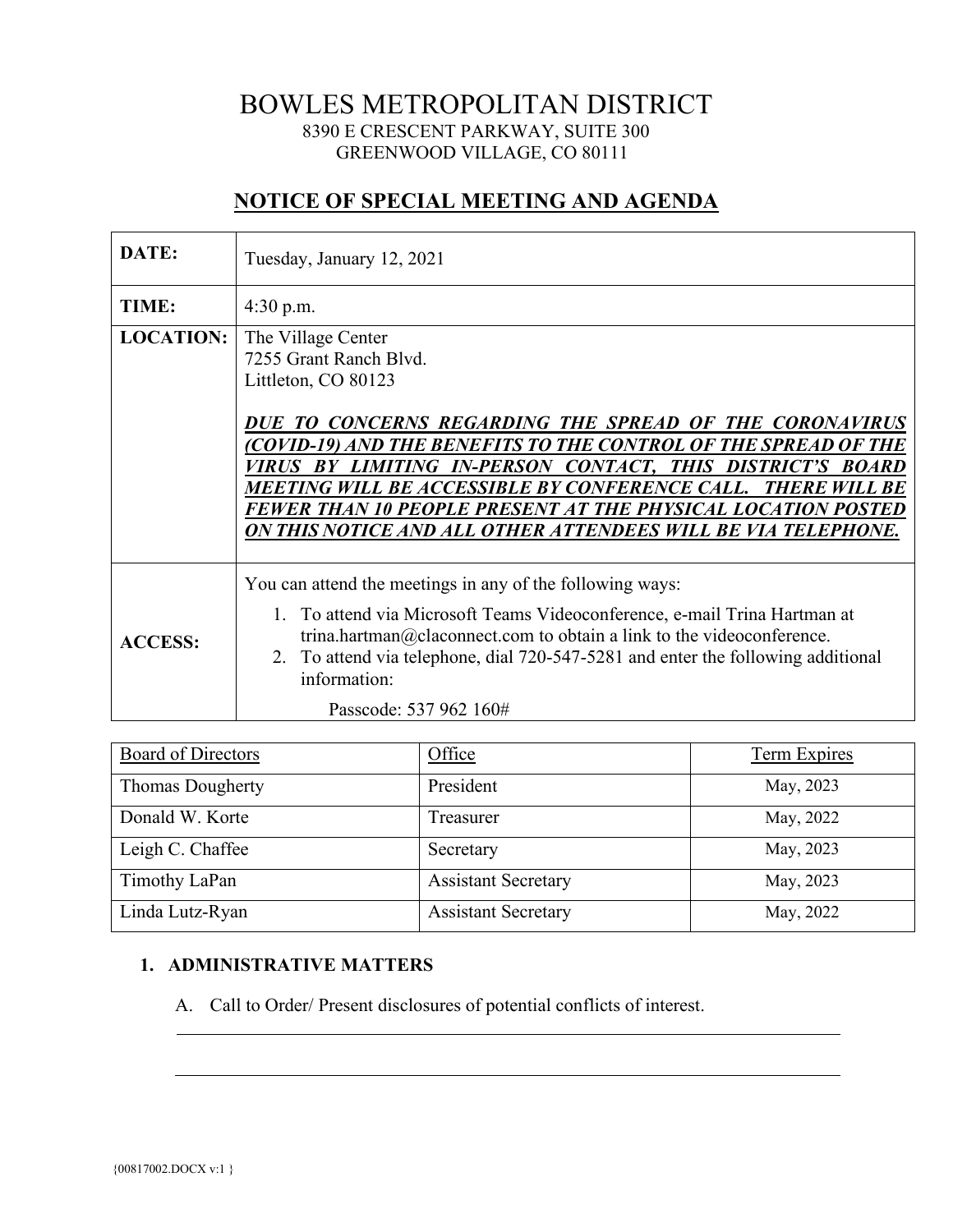B. Confirm quorum, location of meeting, posting of meeting notice and approve agenda.

C. Public Comment.

Members of the public may express their views to the Board on matters that affect the District that are otherwise not on the agenda. Comments will be limited to three (3) minutes per person.

the control of the control of the control of the control of the control of the control of the control of the control of the control of the control of the control of the control of the control of the control of the control

D. District resident presentation regarding recycling in the District.

- E. Review and consider approval of Minutes from the November 17, 2020 and December 8, 2020, special board meetings (enclosure).
- F. Discuss and Consider Approval of 2021 Contract with Davey Tree: Annual Tree Maintenance Agreement (enclosed)
- H. Operational Updates and Action Items:
	- A. Designscapes
		- 1. General Update
		- 2. 2020 work order summary
		- 3. Work Order?
	- B. Davey Tree Update
	- C. Fence Projects Update (enclosed)

I. Discuss Park Entryway Signage.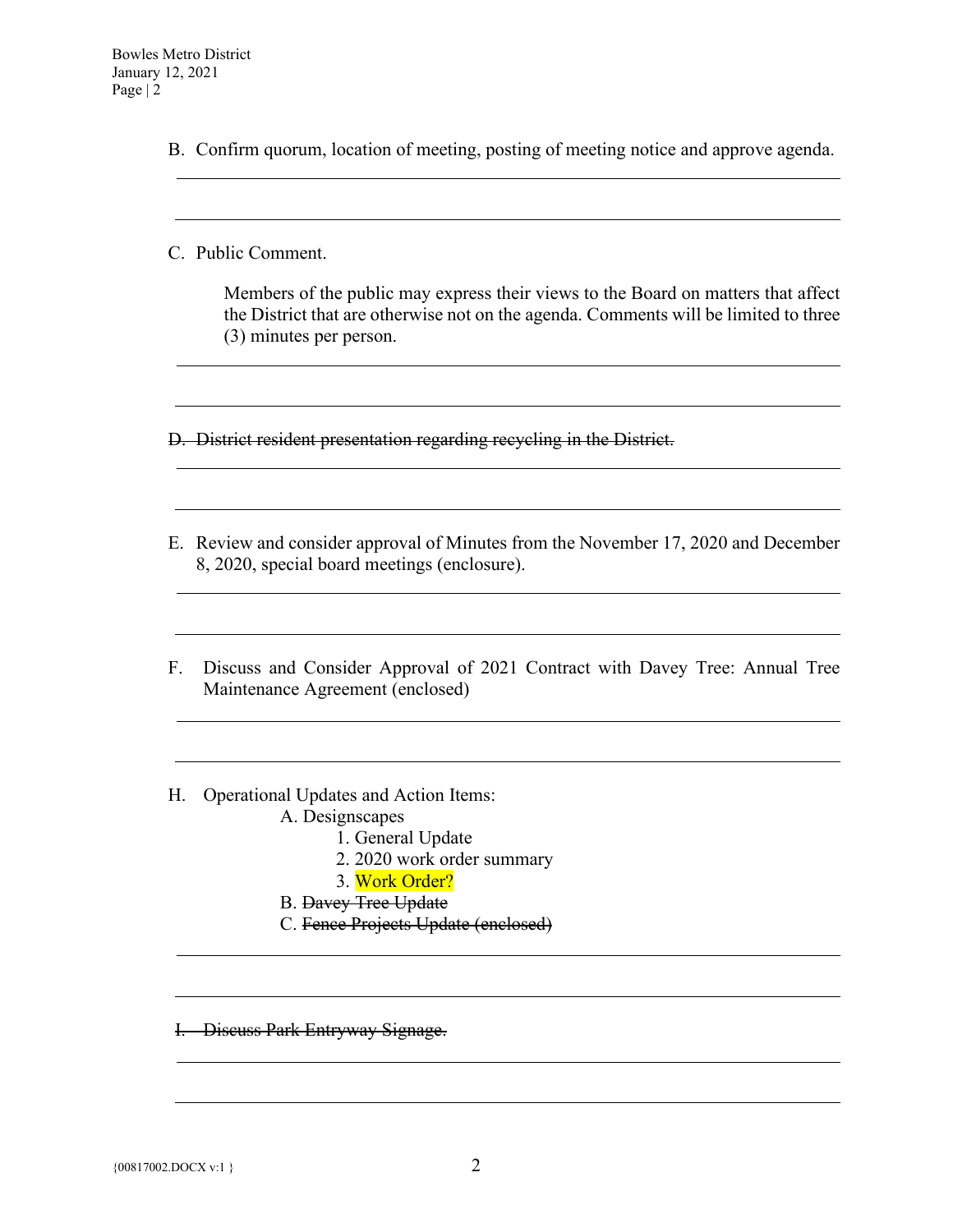J. Discuss District Insurance Renewals for 2021.

## **2. FINANCIAL MATTERS**

- A. Review and approve current claims (enclosed)
- B. Review and Consider Acceptance of Financial Statements  $\frac{1}{\sqrt{2020}}$  (enclosed)

<u> 1989 - Johann Stoff, deutscher Stoffen und der Stoffen und der Stoffen und der Stoffen und der Stoffen und der</u>

C. Other

### **3. LEGAL MATTERS**

A. Other

### **4. DIRECTOR MATTERS**

A. Discuss renaming District Tract to honor Dave Hobart

B. Confirm Quorum for Next Board Meeting – February 9, 2021 at 4:30 p.m.